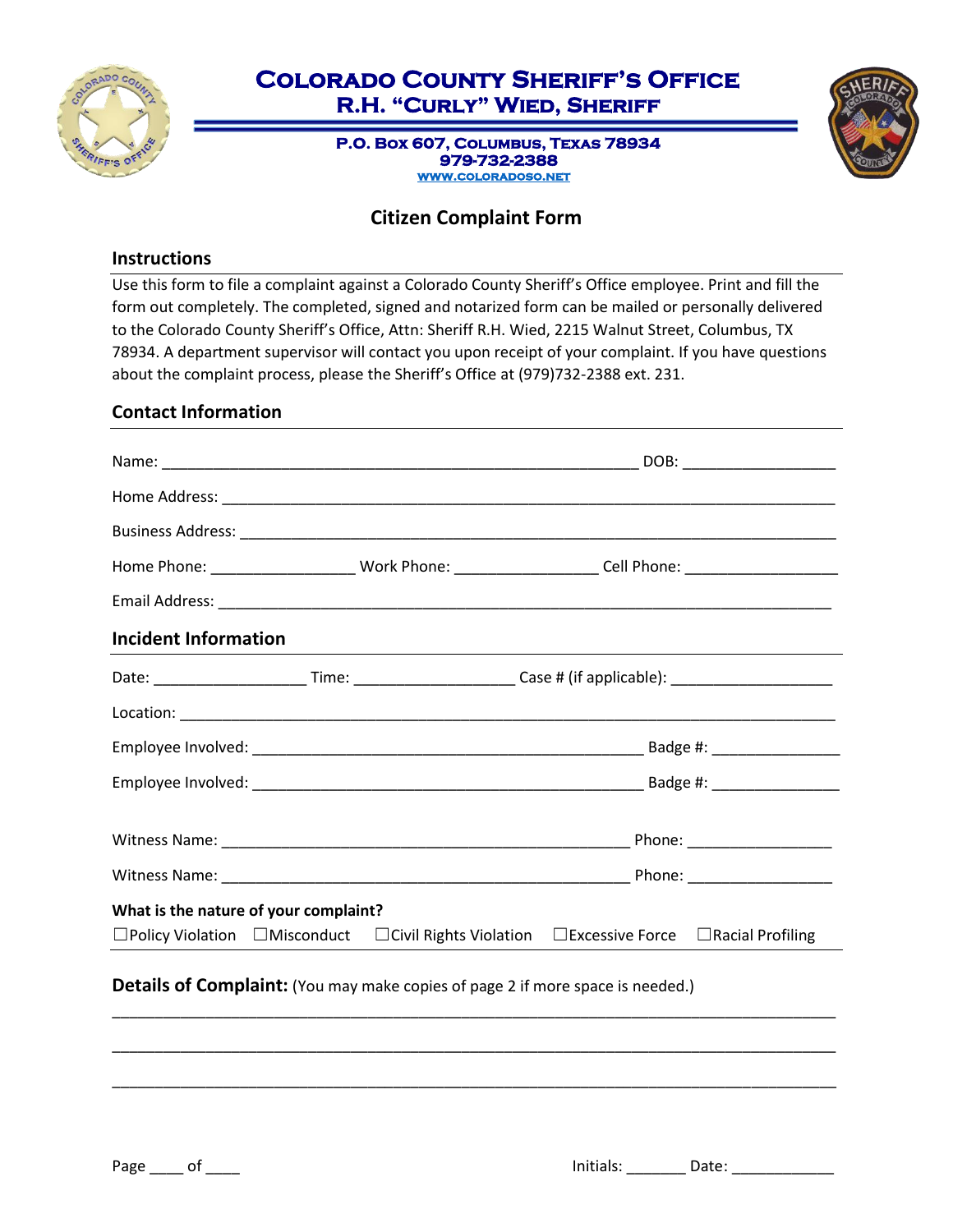

# **COLORADO COUNTY SHERIFF'S OFFICE** R.H. "CURLY" WIED, SHERIFF



P.O. Box 607, COLUMBUS, TEXAS 78934 979-732-2388

(Make copies of this sheet if more pages are needed.)